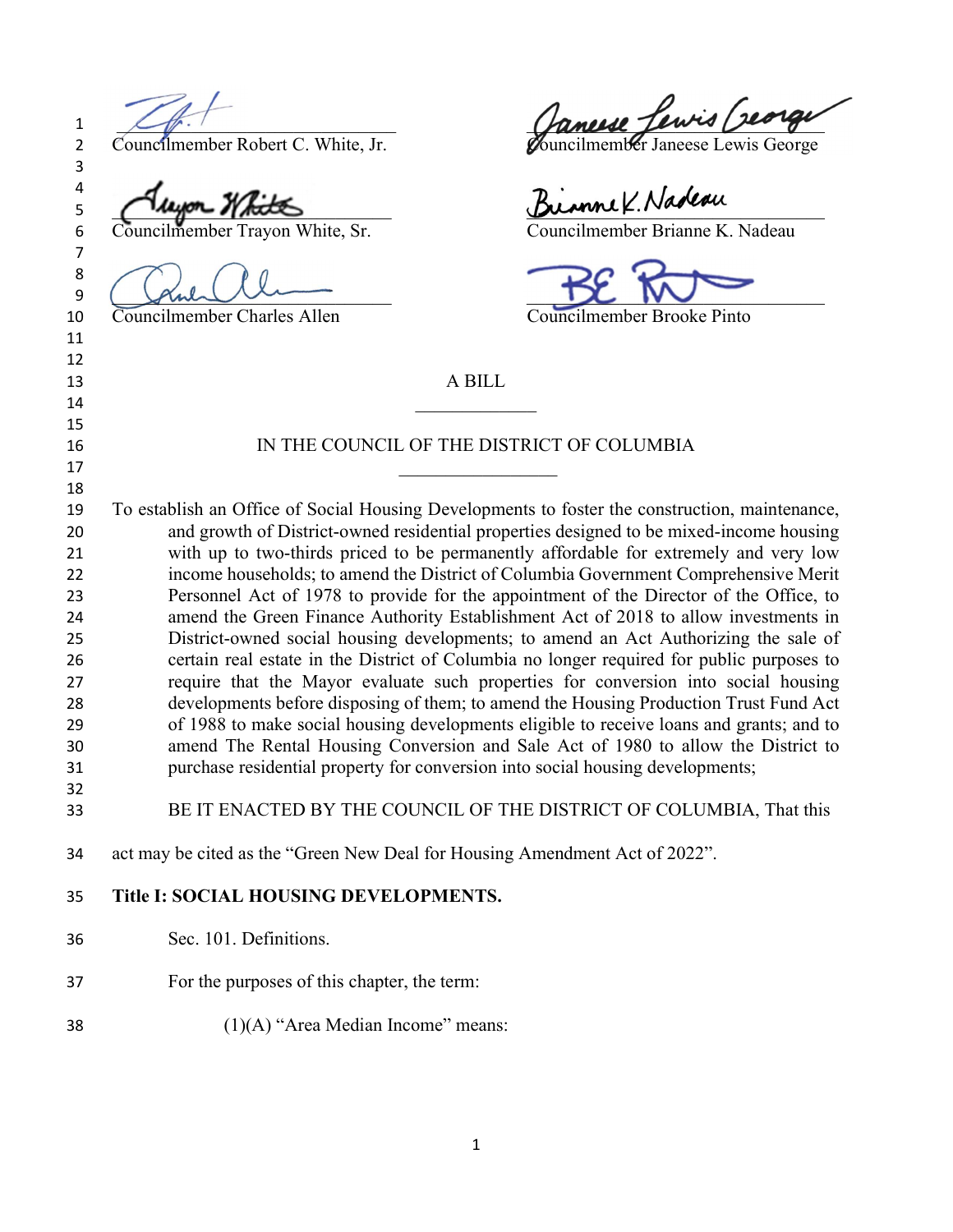| 39 | (i) For a household of 4 persons, the area median income for a household                         |
|----|--------------------------------------------------------------------------------------------------|
| 40 | of 4 persons in the Washington Metropolitan Statistical Area as set forth in the periodic        |
| 41 | calculation provided by the United States Department of Housing and Urban Development;           |
| 42 | (ii) For a household of 3 persons, 90% of the area median income for a                           |
| 43 | household of 4 persons;                                                                          |
| 44 | (iii) For a household of 2 persons, 80% of the area median income for a                          |
| 45 | household of 4 persons;                                                                          |
| 46 | (iv) For a household of one person, 70% of the area median income for a                          |
| 47 | household of 4 persons;                                                                          |
| 48 | (v) For a household of more than 4 persons, the area median income for a                         |
| 49 | household of 4 persons, increased by 10% of the area median income for a family of 4 persons     |
| 50 | for each household member exceeding 4 persons (e.g., the area median income for a family of 5    |
| 51 | shall be 110% of the area median income for a family of 4; the area median income for a          |
| 52 | household of 6 shall be 120% of the area median income for a family of 4).                       |
| 53 | (B) Any percentage of household income referenced in this chapter (e.g., 80% of                  |
| 54 | household income) shall be determined through a direct mathematical calculation and shall not    |
| 55 | take into account any adjustments made by the United States Department of Housing and Urban      |
| 56 | Development for the purposes of the programs it administers.                                     |
| 57 | (2) "Bonds" means any bond, note, debenture, interim certificate, or other                       |
| 58 | evidence of financial indebtedness of the Office authorized to be issued under the provisions of |
| 59 | this chapter.                                                                                    |
| 60 | (3) "Development costs" means any cost associated with the construction,                         |
| 61 | rehabilitation, or conversion of a social housing development.                                   |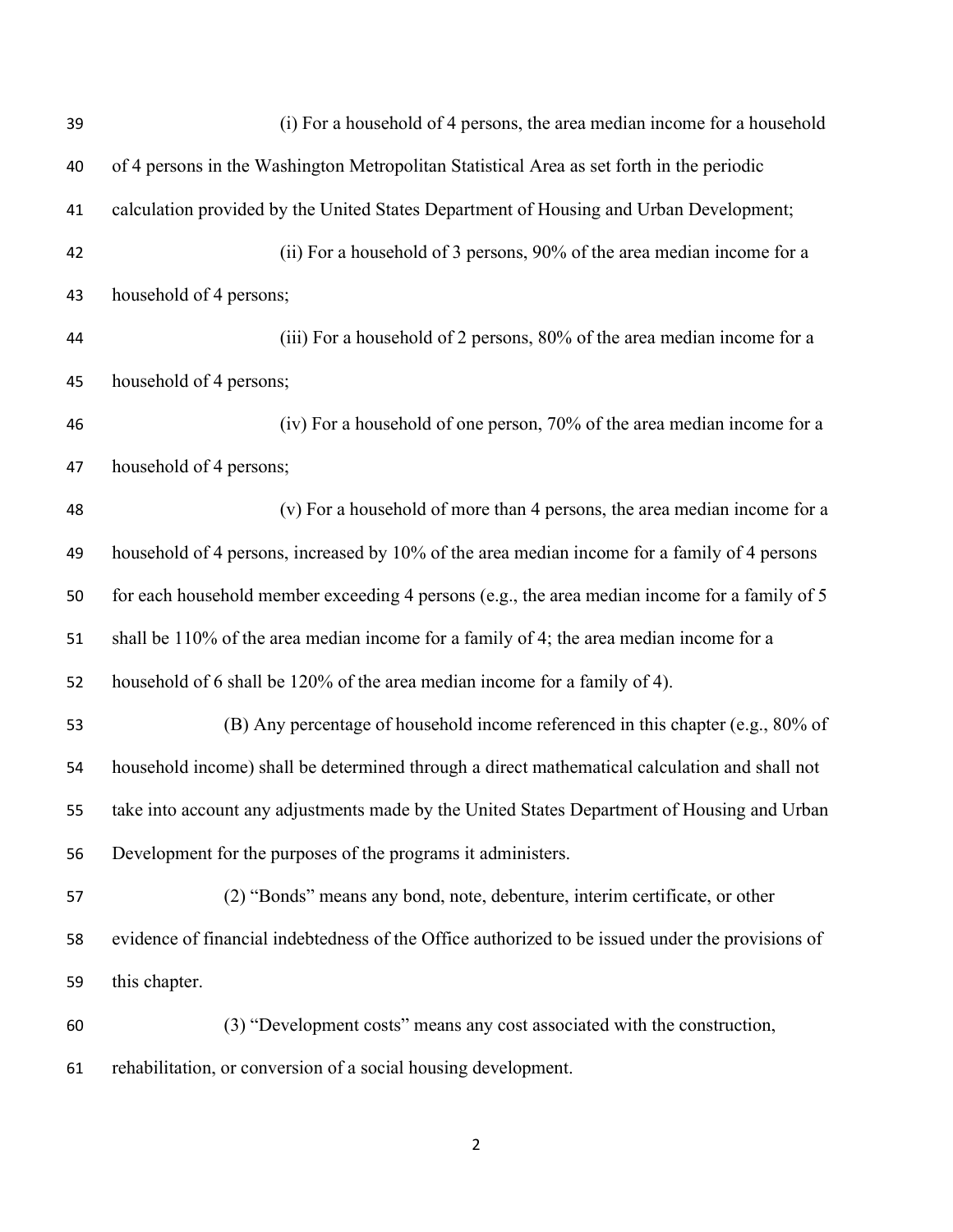| 62 | (4) "Extremely Low income" means a household income equal to, or less than,                      |
|----|--------------------------------------------------------------------------------------------------|
| 63 | 30% of the area median income.                                                                   |
| 64 | (5) "Low income" means a household income equal to between 50% and 80% of                        |
| 65 | the Standard Metropolitan Statistical Area median.                                               |
| 66 | (6) "Mixed-income" means a property that includes a range of income levels,                      |
| 67 | including extremely low, very low, low, moderate, and above moderate income.                     |
| 68 | (7) "Moderate income" means a total income equal to between 80% and 120% of                      |
| 69 | the Standard Metropolitan Statistical Area median.                                               |
| 70 | (8) "Net-zero emissions" means a facility in which all energy is produced on-site,               |
| 71 | and to the degree that off-site energy production is necessary, it is provided via contracts for |
| 72 | electricity produced from renewable sources. No energy produced in net-zero facilities may       |
| 73 | result from combustion or other sources that emit greenhouse gases.                              |
| 74 | (9) "Operating costs" means any costs associated with maintaining a Social                       |
| 75 | Housing Development including management expenses, maintenance, utilities, taxes, and            |
| 76 | associated services.                                                                             |
| 77 | (10) "Permanently affordable" means a property in which a majority of units will                 |
| 78 | remain affordable to extremely low, very low-, low-, and moderate-income households relative     |
| 79 | to area median income, in perpetuity.                                                            |
| 80 | (11) "Personal mobility device" shall have the same meaning as provided in $\S$ 50-              |
| 81 | $2201.02(13)$ .                                                                                  |
| 82 | (12) "Rent" means the money tenants pay to occupy a unit, including:                             |
| 83 | (A) Money paid directly by a tenant, and                                                         |
| 84 | (B) Any District of Columbia administered housing voucher                                        |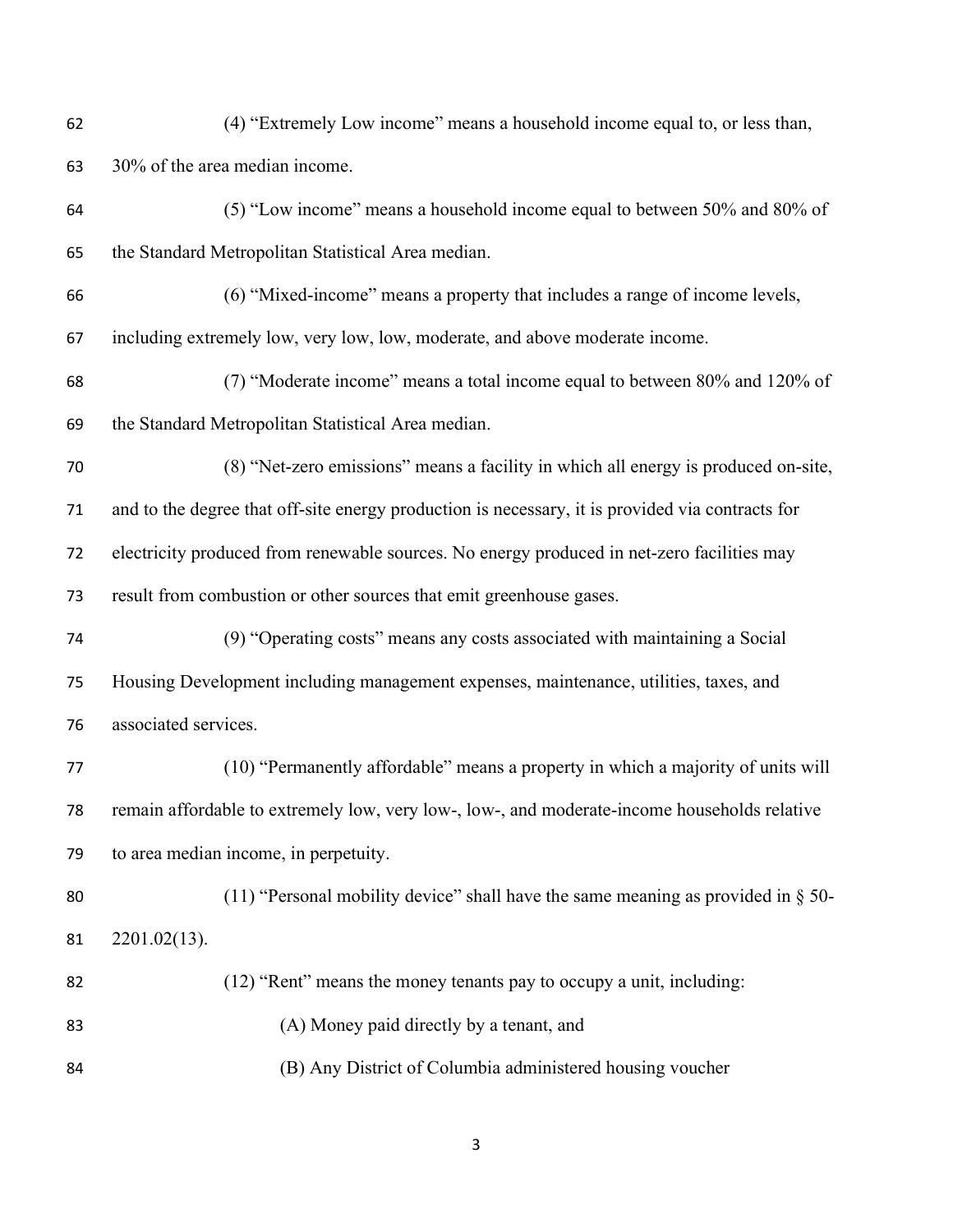| 85  | (14) "Rent cross-subsidization" means a system in which rents paid by                            |
|-----|--------------------------------------------------------------------------------------------------|
| 86  | households residing in units priced for extremely- and very low-income households are balanced   |
| 87  | by rents paid, in the same property, by households residing in units priced for moderate-income  |
| 88  | earners and above to create an overall balance in property revenue to meet recurring operational |
| 89  | costs and reimburse outstanding debts from development costs.                                    |
| 90  | (14) "Revenue neutrality" means a system in which all monetary expenditures                      |
| 91  | that result from the development and maintenance of social housing owned by the District are     |
| 92  | returned to the District through rents or other public and private subsidies received by the     |
| 93  | District.                                                                                        |
| 94  | (15) "Social Housing Development" means a property owned by the District that                    |
| 95  | uses the revenue it generates from rent towards construction and maintenance of permanently      |
| 96  | affordable mixed-income social housing.                                                          |
| 97  | (16) "Very low income" means a household income equal to between 30% and                         |
| 98  | 50% of the Standard Metropolitan Statistical Area median.                                        |
| 99  | Sec. 102. Office of Social Housing Development Establishment.                                    |
| 100 | (a) Pursuant to section 404(b) of the District of Columbia Home Rule Act, approved               |
| 101 | December 24, 1973 (87 Stat. 787; D.C. Official Code § 1-204.04(b)), the Council establishes an   |
| 102 | Office of Social Housing Development as a subordinate agency within the executive branch of      |
| 103 | the District government.                                                                         |
| 104 | (b) The purpose of the Office of Social Housing Development is the ownership,                    |
| 105 | development, conversion, retention, and maintenance of District-owned, permanently affordable,   |
| 106 | mixed-income housing accommodations for District residents.                                      |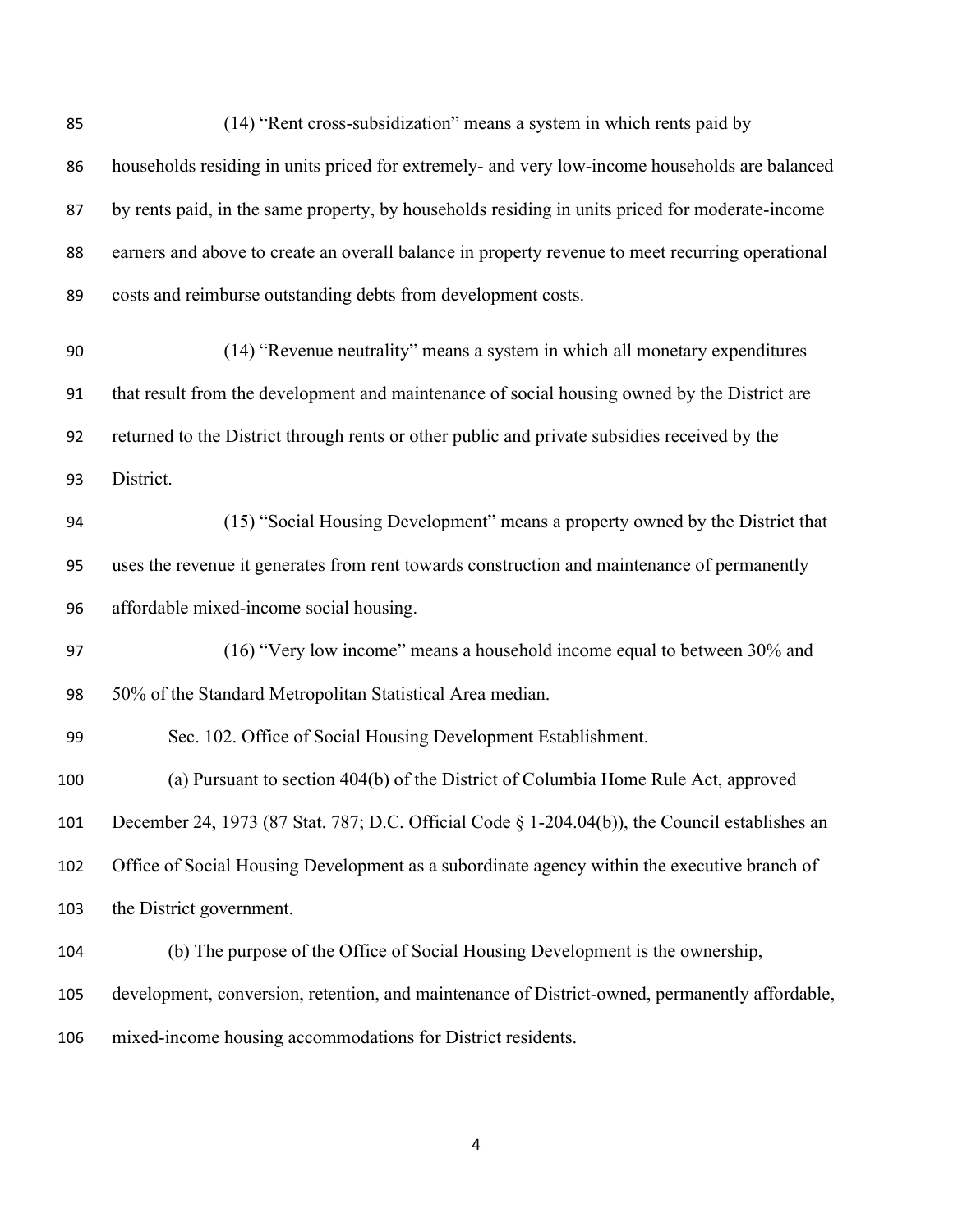| 107 | (c) The Office shall be headed by a Director, who shall report to the Mayor. The Mayor              |
|-----|-----------------------------------------------------------------------------------------------------|
| 108 | shall appoint the Director with the advice and consent of the Council pursuant to section $2(a)$ of |
| 109 | the Confirmation Act of 1978, effective March 3, 1979 (D.C. Law 2-142; D.C. Official Code §         |
| 110 | 1-523.01(a)). Sec. 103. Duties of the Office of Social Housing Development.                         |
| 111 | (a) The duties of the Office shall be as follows:                                                   |
| 112 | (1) Develop and maintain permanently affordable, mixed-income housing                               |
| 113 | accommodations that pay for themselves through rent cross-subsidization;                            |
| 114 | (2) Upon the purchase of privately-owned housing accommodations pursuant to                         |
| 115 | The Rental Housing Conversion and Sale Act of 1980, effective September 10, 1980 (D.C. Law          |
| 116 | 3-86; D.C. Official Code § 42-3401.01 et seq.), convert these housing accommodations into           |
| 117 | social housing developments;                                                                        |
| 118 | (3) Use federal and local grants and loans including the Housing Production Trust                   |
| 119 | Fund and Green Finance Authority to develop mixed-income, permanently affordable housing            |
| 120 | accommodations;                                                                                     |
| 121 | (4) To issue bonds and to give security pursuant to $\S$ 8-173.43; provided, that the               |
| 122 | Office's debts shall not be backed by the full faith and credit of the District of Columbia;        |
| 123 | (5) Hire and supervise, with approval and consultation from current social                          |
| 124 | housing development residents, private management companies to oversee the day-to-day               |
| 125 | operations and maintenance of each social housing development in accordance with Section 108;       |
| 126 | and                                                                                                 |
| 127 | (6) To the greatest extent possible, lease ground-floor commercial space to defray                  |
| 128 | operational and development costs and provide beneficial community amenities such as                |
| 129 | childhood development centers, grocery stores, and small locally-owned businesses.                  |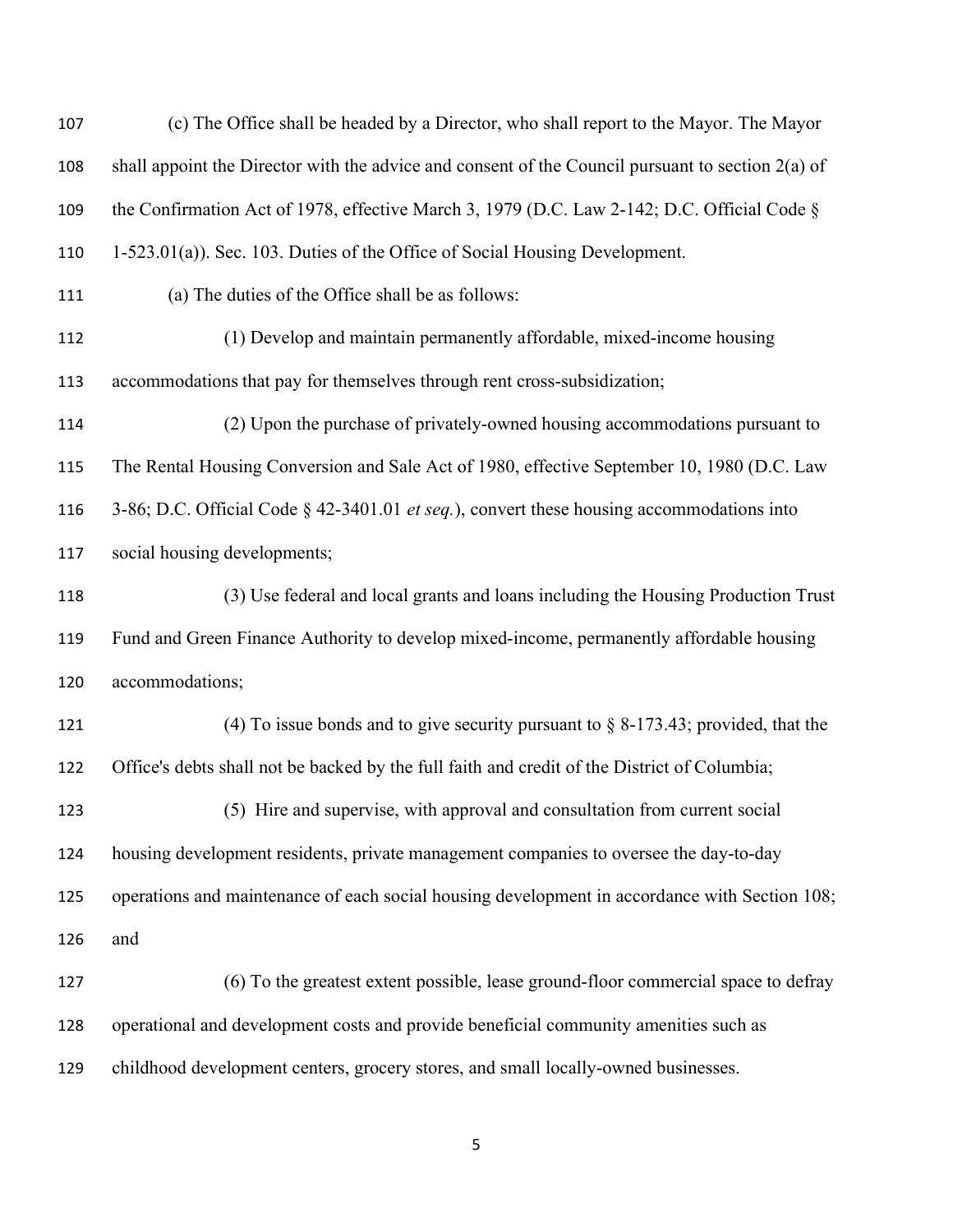| 130 | (b) (1) The Director of the Office of Social Housing Development shall establish and                |
|-----|-----------------------------------------------------------------------------------------------------|
| 131 | sustain a social housing coordinating council to advance the creation and maintenance of social     |
| 132 | housing developments.                                                                               |
| 133 | (2) The social housing coordinating council shall include:                                          |
| 134 | (A) District government housing agencies;                                                           |
| 135 | (B) District-based private sector affordable housing developers and                                 |
| 136 | financiers;                                                                                         |
| 137 | (C) Non-profit housing providers and advocates; and                                                 |
| 138 | (D) Not less than five District renters or tenants of social housing                                |
| 139 | developments.                                                                                       |
| 140 | (3) Meeting of the social housing coordinating council shall be subject to                          |
| 141 | the requirements of the Open Meetings Amendment Act of 2010, effective March 31, 2011 (D.C. Law 18- |
| 142 | 350; D.C. Official Code § 2-571 et seq.)                                                            |
| 143 | Sec. 104. Social Housing Development Fund.                                                          |
| 144 | (a) There is established as a special fund the Social Housing Development Fund                      |
| 145 | ("Fund"), which shall be administered by the Mayor in accordance with subsection (c) of this        |
| 146 | section. The purpose of the Fund is to collect and use rent from social housing developments to     |
| 147 | construct and maintain more social housing developments while maintaining revenue neutrality.       |
| 148 | (b) Monies obtained pursuant to Section 105 shall be deposited into the Fund and shall              |
| 149 | not revert to the unassigned fund balance of the General Fund of the District of Columbia at the    |
| 150 | end of a fiscal year, or at any other time.                                                         |
| 151 | (c) Money in the Fund shall be used for the following:                                              |
| 152 | (1) Development costs associated with creating social housing developments;                         |
| 153 | (2) Operating costs associated with maintaining social housing developments; and                    |
|     |                                                                                                     |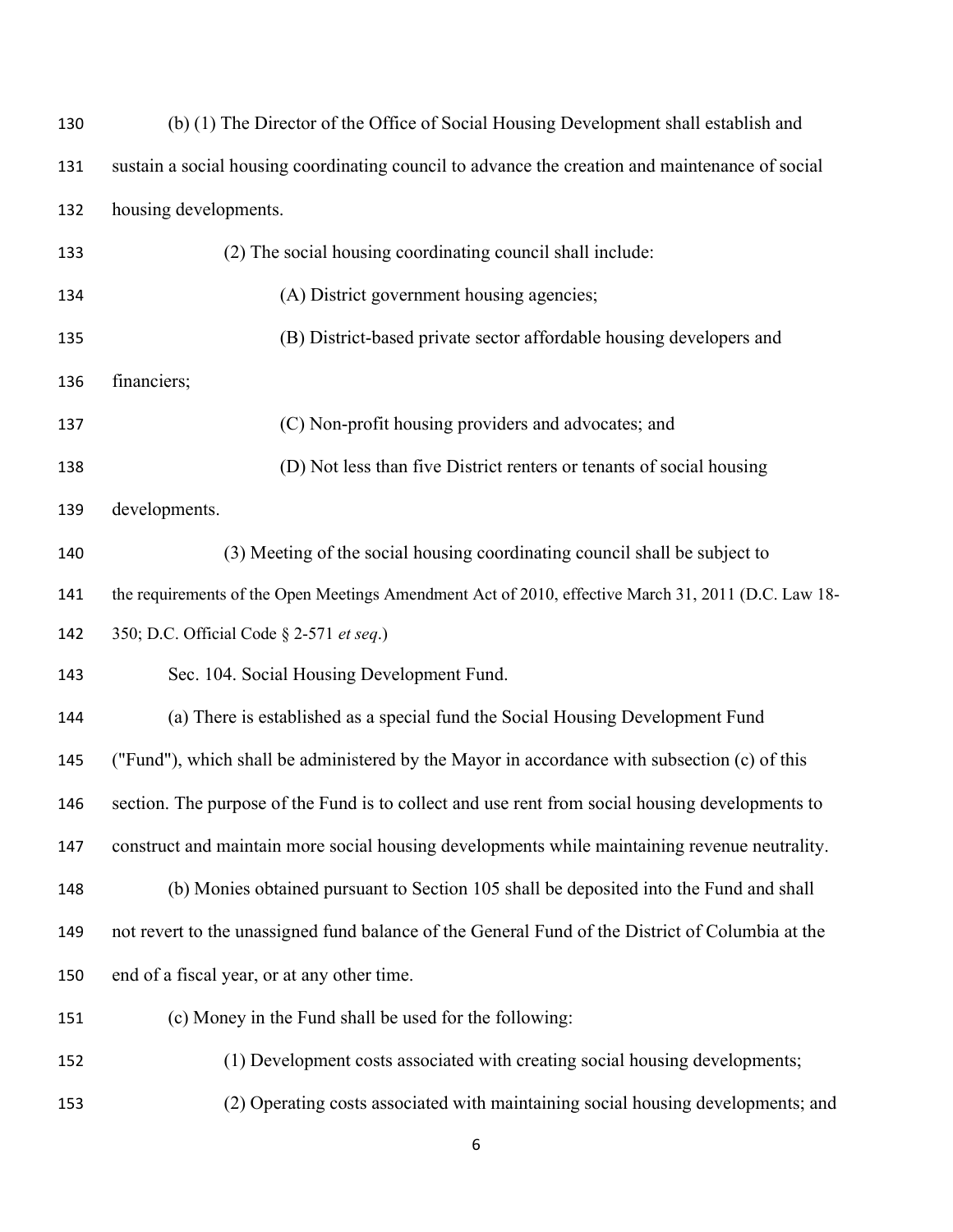| 154 | (3) Administrative costs of the Office of Social Housing Development, provided                  |
|-----|-------------------------------------------------------------------------------------------------|
| 155 | that not more than 3% of Social Housing Development Fund may be used to defray these costs.     |
| 156 | Sec. 105. Affordability Levels for Social Housing Developments.                                 |
| 157 | (a) To the extent practicable, social housing developments shall structure residential rents    |
| 158 | at the following distribution:                                                                  |
| 159 | (1) One-third of units should be affordable for households at the extremely low                 |
| 160 | income level;                                                                                   |
| 161 | (2) One-third of units should be affordable for households earning at the very low              |
| 162 | income level; and                                                                               |
| 163 | (3) One-third of units available at rates necessary to achieve rent cross-                      |
| 164 | subsidization.                                                                                  |
| 165 | (b) Residential rent shall be based on households spending approximately 30% of their           |
| 166 | annual income on housing. Housing vouchers, either District or federal, shall not count towards |
| 167 | household income for this calculation.                                                          |
| 168 | (c) Commercial rent rates should be based on the market rate and shall adjust not more          |
| 169 | than once in a two-year period.                                                                 |
| 170 | Sec. 106. Environmental Standards for Social Housing Developments.                              |
| 171 | (a) Social housing developments shall be constructed to high environmental standards,           |
| 172 | including:                                                                                      |
| 173 | (1) Net-zero emissions, including no energy from combustion or any sources that                 |
| 174 | emit greenhouse gases;                                                                          |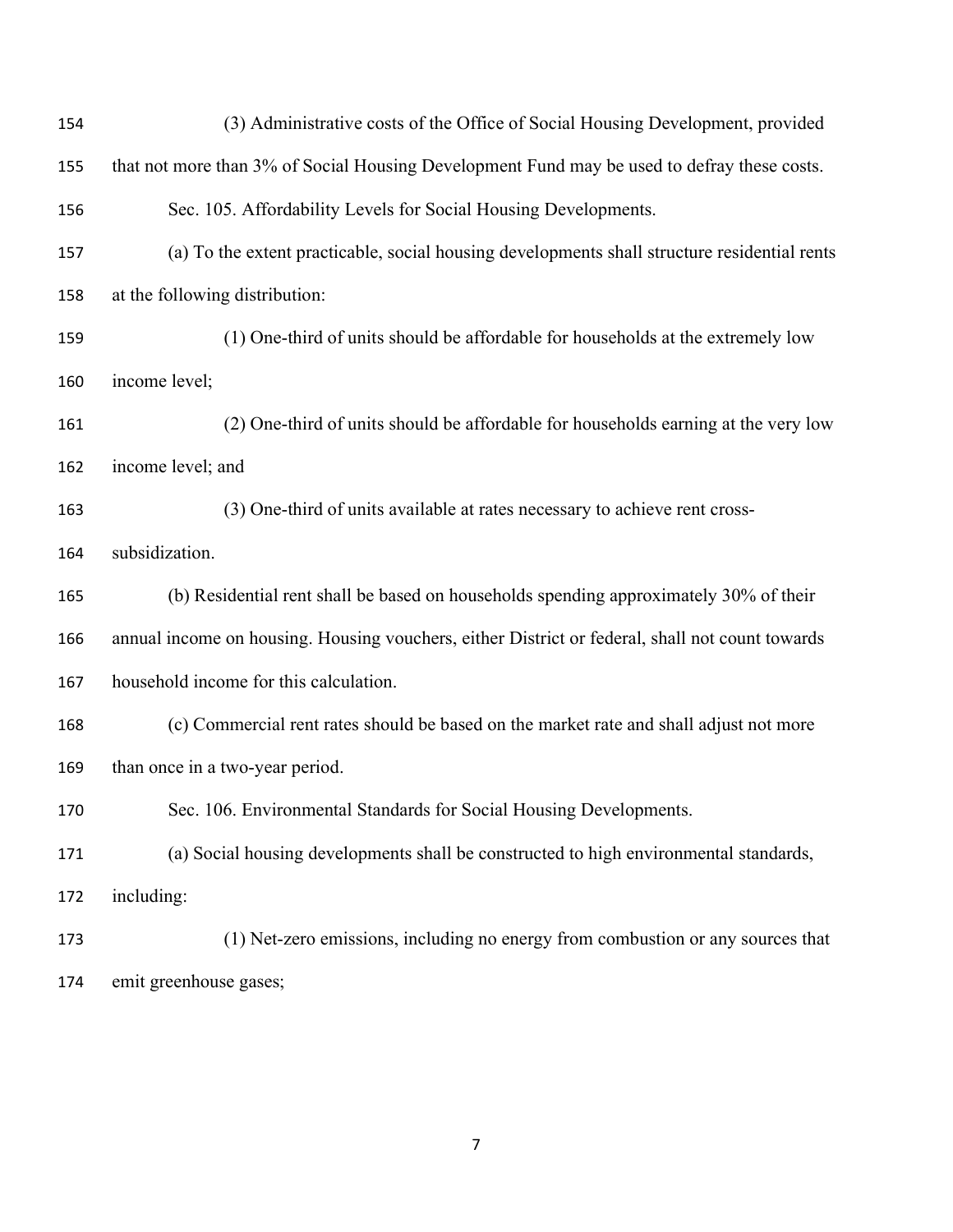| 175 | (2) On-site solar energy production to the maximum extent practicable, including                 |
|-----|--------------------------------------------------------------------------------------------------|
| 176 | using the District's solar installation program and employing labor through the District's solar |
| 177 | installation workforce training programs;                                                        |
| 178 | (3) Landscape architecture to maximize natural cooling; and                                      |
| 179 | (4) Multimodal transportation access, including pedestrian linkages and facilities               |
| 180 | for bicycles and personal mobility devices.                                                      |
| 181 | (b) Social housing developments should incorporate the following technologies:                   |
| 182 | (1) All electric heating and cooling using only highly efficient systems; and                    |
| 183 | (2) Energy-efficient appliances and lights.                                                      |
| 184 | (c) Social housing developments shall not include the following:                                 |
| 185 | (1) Natural gas for heating, hot water, or cooking;                                              |
| 186 | (2) Off-street parking in excess of zoning regulations.                                          |
| 187 | Sec. 107. Construction Labor Standards for Social Housing Developments.                          |
| 188 | (a) Social housing developments shall be constructed in compliance with federal and              |
| 189 | District law, including:                                                                         |
| 190 | (1) Procurement laws pursuant to Subchapter VI of Chapter 3A of Title 2;                         |
| 191 | (2) First source employment laws pursuant to Subchapter X of Chapter 2 of Title                  |
| 192 | 2;                                                                                               |
| 193 | (3) Small and local business enterprise development laws pursuant to Subchapter                  |
| 194 | IX-A of Chapter 2 of Title 2;                                                                    |
| 195 | (4) Clean Hands requirements pursuant to Subchapter II of Chapter 28 of Title 47;                |
| 196 | (5) Green building requirements pursuant to Chapter 14A of Title 6;                              |
| 197 | (6) Whistleblower protections pursuant to Subchapter XII of Chapter 2 of Title 2;                |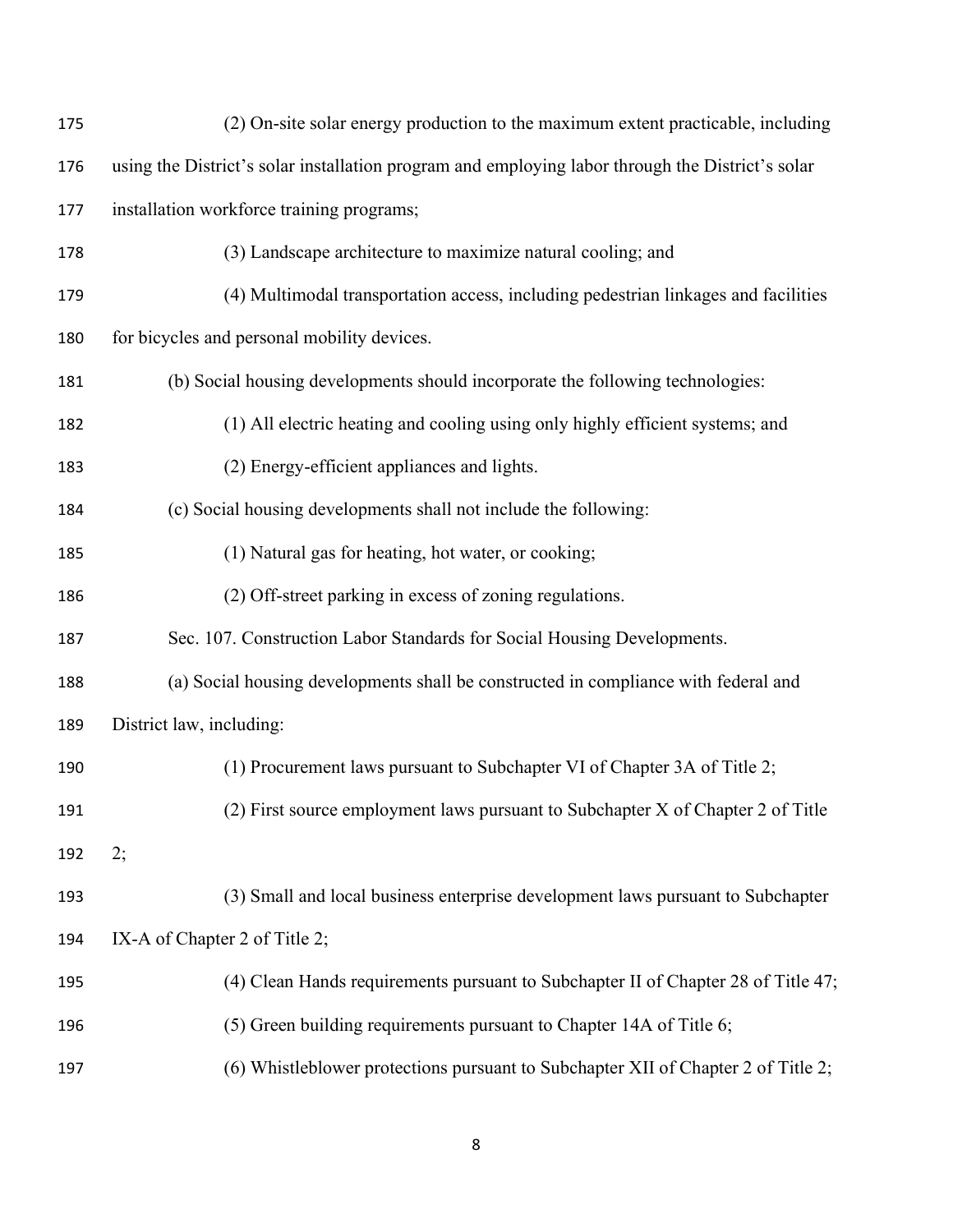| 198 | (7) Prevailing wage requirements pursuant to the Davis-Bacon Act of 1931,                        |
|-----|--------------------------------------------------------------------------------------------------|
| 199 | approved March 3, 1931 (46 Stat. 1494; 40 U.S.C. § 3141 et seq.); and                            |
| 200 | (8) Labor peace agreements pursuant to Chapter 8A of Title 32.                                   |
| 201 | Sec. 108. Tenant Governance.                                                                     |
| 202 | (a) Social housing developments may maintain tenant leadership boards at each property,          |
| 203 | responsible for the following administrative duties:                                             |
| 204 | (1) Establish by-laws and a process by which residents elect leadership;                         |
| 205 | (2) Establish and maintain community rules and expectations; and                                 |
| 206 | (3) Manage a budget for community initiatives.                                                   |
| 207 | (b) (1) Tenant leadership boards shall have the right to review and approve any service          |
| 208 | agreements in place related to their property, including any private management companies hired  |
| 209 | to maintain the building and its systems.                                                        |
| 210 | (2) Tenant leadership boards shall have the right to initiate a process with the                 |
| 211 | Office of Social Housing Development to procure a new vendor for building management if a        |
| 212 | majority of the a tenant leadership board finds the current company's performance unsatisfactory |
| 213 | and the board conducts a recorded vote to initiate a process to hire a new vendor.               |
| 214 | $(c)$ (1) The Office of Social Housing Development shall facilitate a relationship between       |
| 215 | each social housing development and the Office of Tenant Advocate to establish the Office of     |
| 216 | Tenant Advocate as a primary tenant-rights resource for residents of the development             |
| 217 | (2) Tenant leadership boards may seek outside support or technical assistance, as                |
| 218 | needed, to exercise their rights and execute their duties.                                       |
| 219 | (d)(1) The Office of Social Housing Development shall work with tenant leadership                |
| 220 | boards and property management companies to produce biannual reports on each development's       |
|     |                                                                                                  |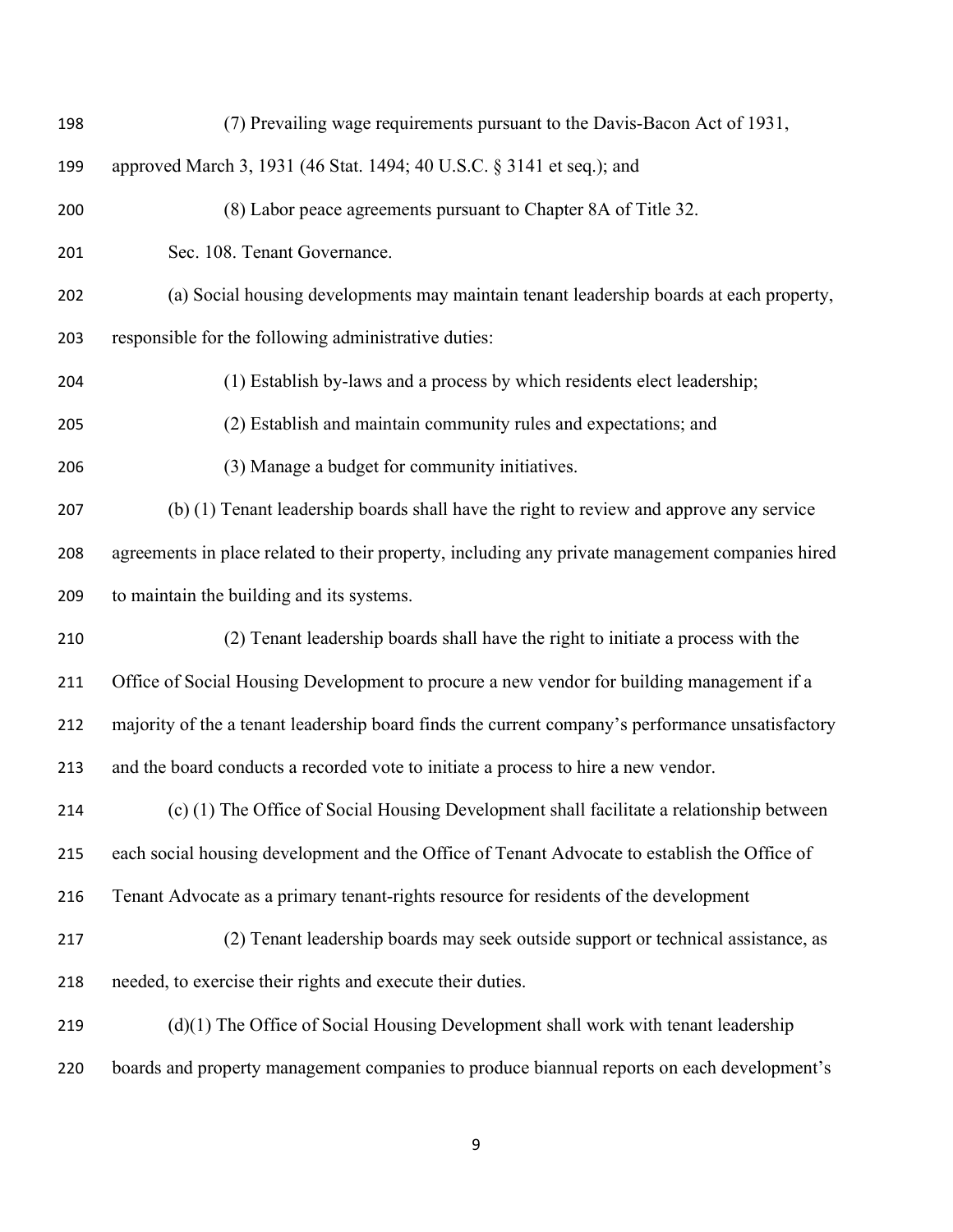finances, expenditures, revenues, and any projected rent adjustments. The report shall be

provided electronically to all tenants.

(2) A tenant may request a report copy be provided to them as a paper copy.

- Title II: CONFORMING AMENDMENTS.
- Sec. 201. Section 301(q) of the District of Columbia Government Comprehensive Merit
- Personnel Act of 1978, effective March 3, 1979 (D.C. Law 2-139; D.C. Official Code § 1-
- 227  $603.01(17)$ , is amended as follows:

(a) Paragraph (56) is amended by striking the word "and" at the end.

(b) Paragraph (57) is amended by striking the phrase "District of Columbia Public

Schools." and inserting the phrase "District of Columbia Public Schools; and" in its place.

(c) A new paragraph (58) is added to read as follows:

"(58) Office of Social Housing Developments.".

Sec. 202. Section 301(b) of the Green Finance Authority Establishment Act of 2018,

effective August 22, 2018 (D.C. Law 22-155; D.C. Official Code § 8-173.31(b)) is amended by

striking the period and inserting the phrase "including Social Housing Developments as defined

pursuant to Title I of the Green New Deal for Housing Amendment Act of 2022, introduced

237 April , 2022 (B24-)."

238 Sec. 203. Section  $1(a-1)(2)(A)$  of An Act Authorizing the sale of certain real estate in the District of Columbia no longer required for public purposes, approved August 5, 1939 (53 Stat.

240 1211; D.C. Official Code  $\S$  10-801(a-1)(2)(A)), is amended to read as follows:

"(A) Whether the real property could have any use by the District, including:

"(i) A description of the District's current needs for real property,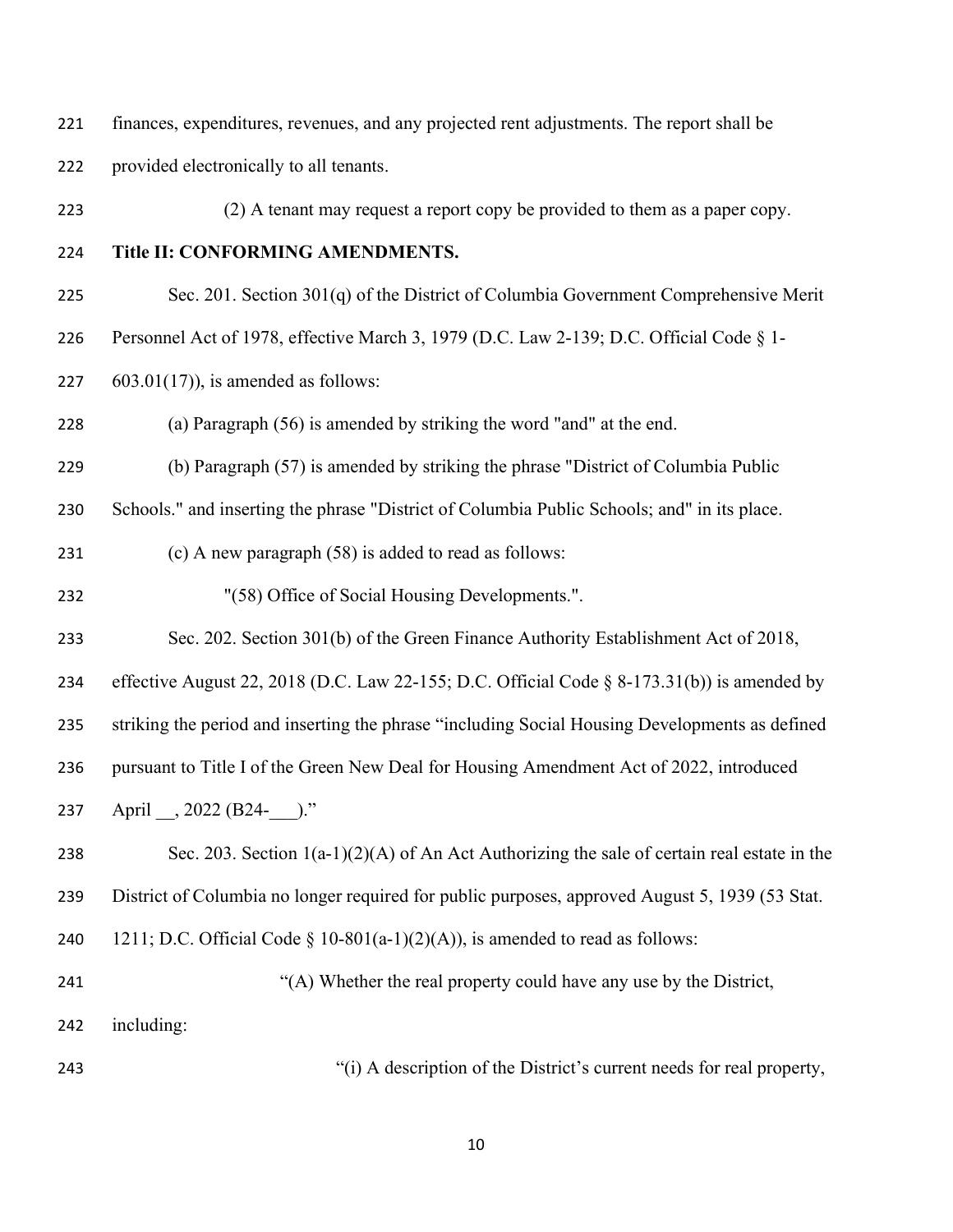| 244 | "(ii) A description of potential public uses considered by the                                   |
|-----|--------------------------------------------------------------------------------------------------|
| 245 | Mayor,                                                                                           |
| 246 | "(iii) The square footage of green space on the real property,                                   |
| 247 | "(iv) A narrative explaining why the real property is unsuited for                               |
| 248 | each public use considered; and                                                                  |
| 249 | "(v) If the property is being disposed of in order to provide                                    |
| 250 | affordable housing, a justification and mathematical assessment for why the proposed disposition |
| 251 | will result in more permanently affordable housing for extremely and very low income             |
| 252 | households than would be created if the property were converted into a social housing            |
| 253 | development as defined pursuant to Title I of the Green New Deal for Housing Amendment Act       |
| 254 |                                                                                                  |
| 255 | Sec. 204. The Housing Production Trust Fund Act of 1988, effective March 16, 1989                |
| 256 | (D.C. Law 7-202; D.C. Official Code § 42-2801 et seq.), is amended as follows:                   |
| 257 | (a) Section 2 (D.C. Official Code $\S$ 42–2801) is amended by adding a new paragraph (13)        |
| 258 | to read as follows:                                                                              |
| 259 | "(13) "Social Housing Development" means a District-owned property that uses                     |
| 260 | the revenue it generates from rent towards construction and maintenance of permanently           |
| 261 | affordable mixed-income housing.                                                                 |
| 262 | (b) Section 3(b) (D.C. Official Code $\S$ 42–2802(b)) is amended by adding a new                 |
| 263 | paragraph (12) to read as follows:                                                               |
| 264 | "(12) Funds for Social Housing Developments."                                                    |